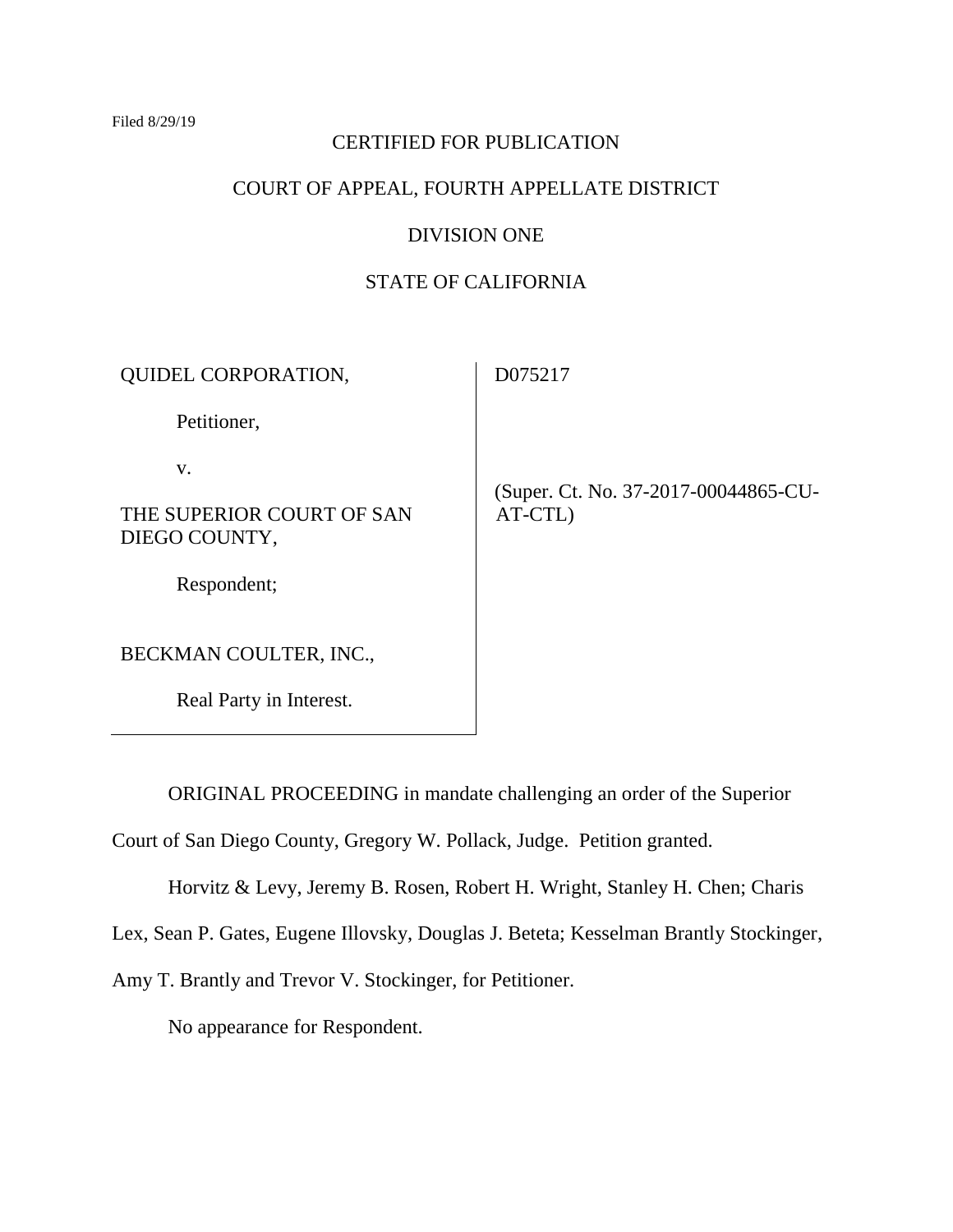California Appellate Law Group, Anna-Rose Mathieson, Susan Horst; Behmer & Blackford, Timothy S. Blackford; Williams & Connolly, John E. Schmidtlein and Carl R. Metz, for Real Party in Interest.

Quidel Corporation (Quidel) has petitioned for a writ of mandate and/or prohibition directing the trial court to vacate its order granting summary adjudication. Quidel contends the trial court incorrectly concluded a provision in its contract with Beckman Coulter, Inc. (Beckman) was an invalid restraint on trade in violation of Business and Professions Code,  $\frac{1}{1}$  section 16600. Quidel argues the trial court improperly extended the holding from *Edwards v. Arthur Andersen LLP* (2008) 44 Cal.4th 937 (*Edwards*) beyond the employment context to a provision in the parties' 2003 BNP Assay Agreement (the Agreement). We are called upon to determine whether the trial court's per se application of section 16600 to section 5.2.3 of the Agreement between Quidel and Beckman was correct. We conclude it was not, and we grant the petition and issue a writ instructing the trial court to vacate the December 7, 2018 order granting summary adjudication on the first cause of action.

### FACTUAL BACKGROUND

In 1996, Biosite Inc. (Biosite)<sup>2</sup> licensed patent rights and know-how related to a B-type natriuretic peptide (BNP), which can be measured in a person's blood. The semi-

<sup>&</sup>lt;sup>1</sup> Future section references are to the Business and Professions Code unless otherwise specified.

<sup>2</sup> As a result of acquisitions, Quidel is the successor in interest to Biosite, and Quidel is the current counter-party to Beckman under the BNP Assay Agreement.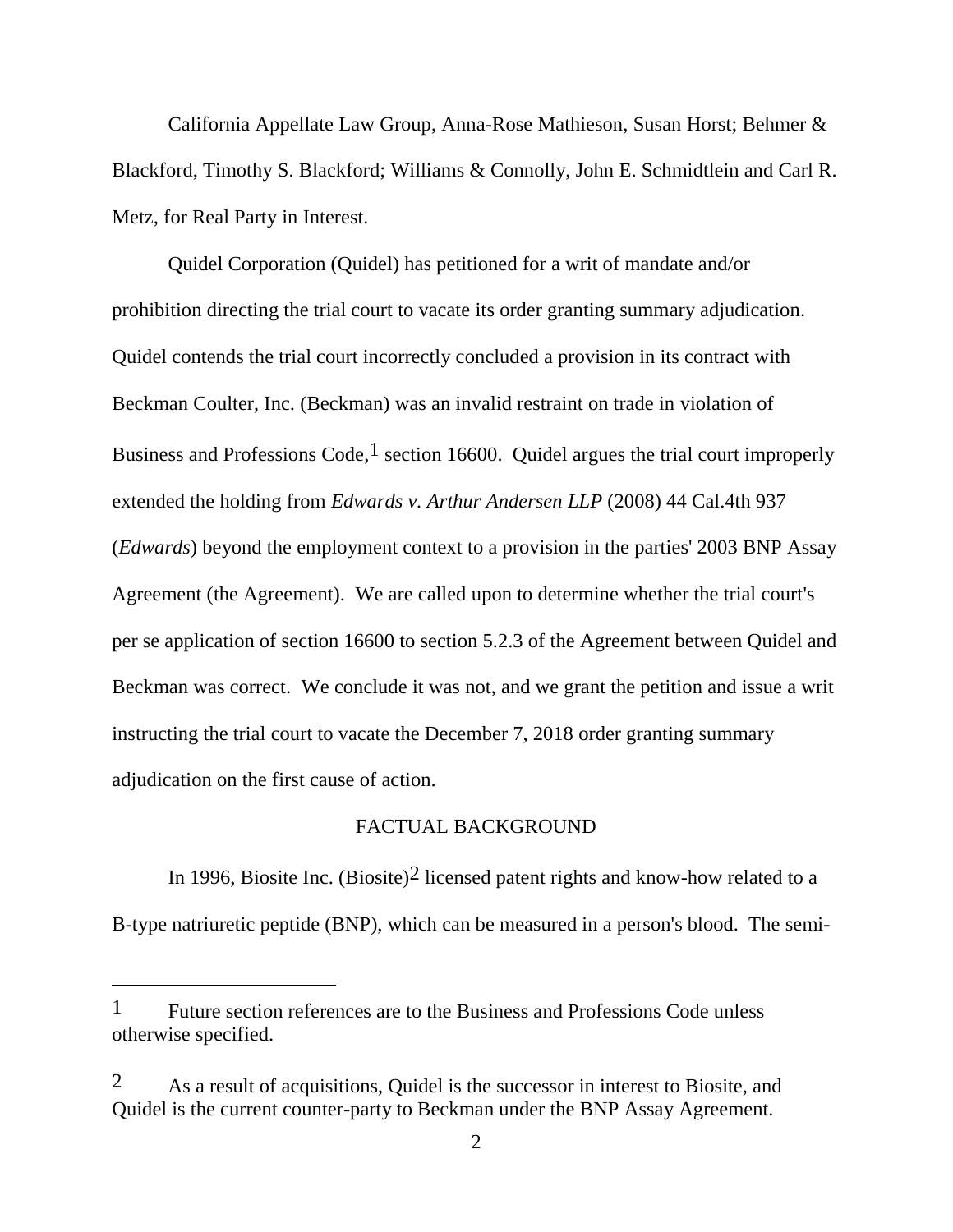exclusive licensing agreement allowed Biosite to develop an immunoassay to determine the level of BNP in a person's blood sample, to help diagnose congestive heart failure. After acquiring the intellectual property rights and know-how, Biosite developed and created a BNP assay for use with its point-of-care analyzer device, and it obtained regulatory approval. BNP assays only work on the analyzer for which they are designed.

By 2003, Beckman had developed a laboratory analyzer, but it did not have a license for a BNP assay compatible with its analyzer. Around this same time, other companies were also pursuing BNP assays for use with their larger analyzers, which could run multiple, different immunoassays at higher volumes than the point-of-care analyzer Biosite had. One company was also developing an assay to detect NT-proBNP, a closely-related assay that is a potential direct substitute for the BNP assay and is also based on B-protein.

If Biosite were to correlate a new BNP assay for use with the Beckman lab analyzer to its Federal Drug Administration-approved BNP assay, it could avoid the need to establish the new assay's efficacy through extensive clinical trials. Collaborating would mean Biosite could expand its customer base to those who wanted to use the larger capacity laboratory analyzers and Beckman could include the BNP assay in its menu of immunoassay offerings.

Biosite and Beckman, each represented by legal counsel, negotiated the Agreement over several months, and they exchanged numerous drafts before executing it on June 24, 2003. Under the terms of the Agreement, Beckman manufactured the BNP assay for Biosite using proprietary materials that Biosite provided, including the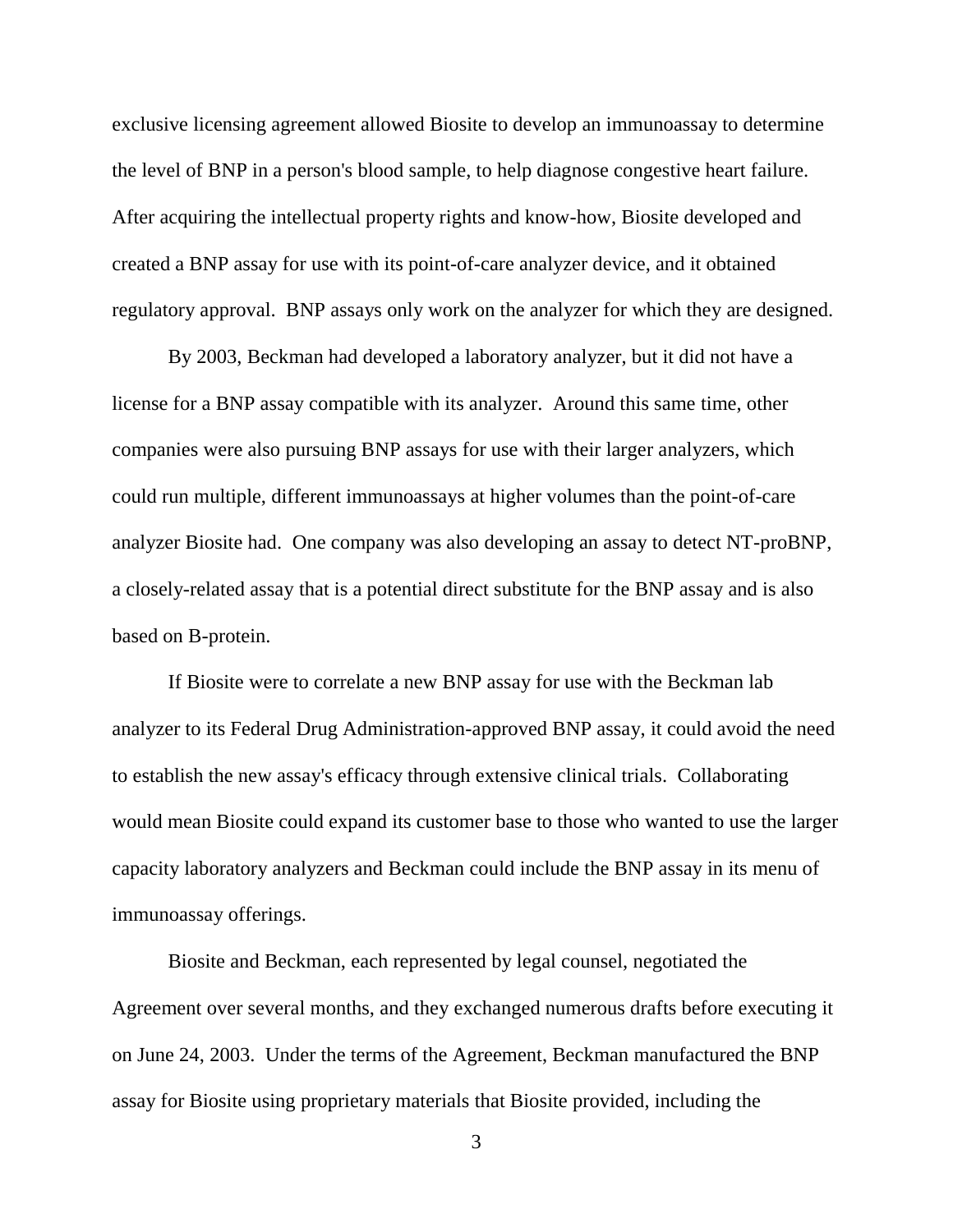antibodies Biosite had developed. In exchange, Biosite purchased its requirements of the BNP assay from Beckman. The Agreement prohibited Biosite from engaging other manufacturers to provide the BNP assay for their competing lab analyzers. The term of the Agreement was negotiated to coincide with the term of a related licensing agreement Biosite had with Scios.

Section 5.2.1 of the Agreement requires Beckman to offer for sale and to sell the BNP assay exclusively to Biosite. Section 5.2.2 prohibits Biosite from engaging third parties other than Beckman to manufacture for Biosite a diagnostic BNP assay for use. Section 5.2.3 of the Agreement prohibits Beckman from researching or developing an assay that detects the presence or absence of the BNP or NT-proBNP proteins or markers for use in diagnosing cardiac disease until two years before the Agreement's expiration. It does not prohibit the research or development of assays that detect the presence or absence of other proteins or markers, including the biomarkers ST2 or Galectin 3.

Although Beckman did not dispute that BNP and NT-proBNP assays were seen as and have become potential substitutes for purposes of the motion for summary adjudication, the parties' characterization of the BNP assays and NT-proBNP assays are slightly different. Quidel characterizes the two as closely-related, with the NT-proBNP assay serving as a potential direct substitute for the BNP assay because it detects a peptide that is secreted alongside the BNP. Beckman has alleged the NT-proBNP assay measures a different protein and uses different antibodies and proteins than the BNP assay, suggesting they are distinctly different.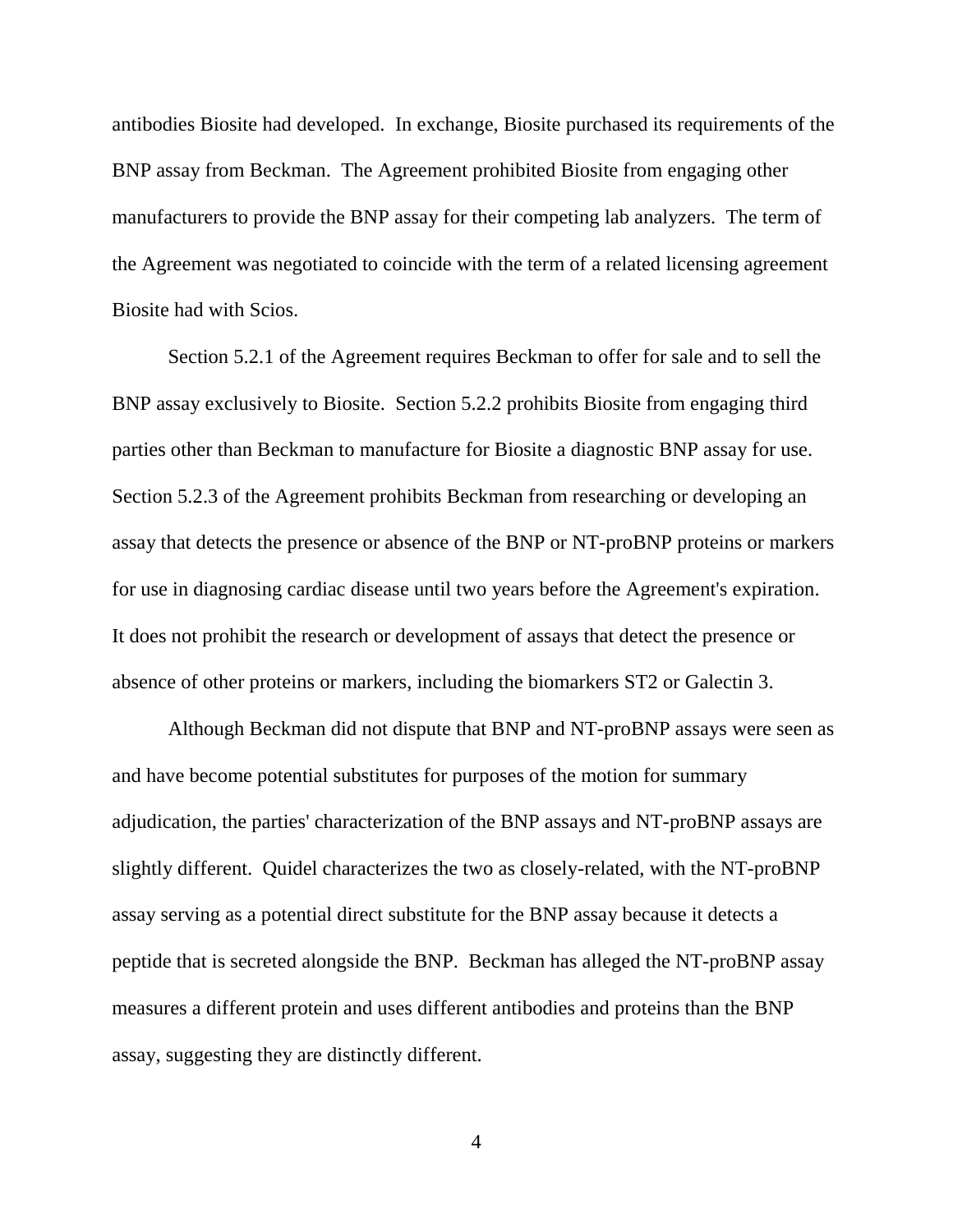### PROCEDURAL HISTORY

On November 27, 2017, Beckman sued Quidel for declaratory relief for violation of section 16600 and violation of the Cartwright Act (§ 16720 et seq.). Beckman asked the court to issue a declaratory judgment that section 5.2.3 of the Agreement was void and unenforceable as a violation of Business and Professions Code section 16600 and to issue a permanent injunction preventing the enforcement of section 5.2.3 of the Agreement.

In August 2018, Beckman filed a motion for partial summary adjudication on the declaratory judgment cause of action. In its papers, Beckman stated it was developing and planning to launch a new laboratory analyzer platform and wanted to develop a competing assay product for the new platform. It argued section 5.2.3 of the Agreement was a non-compete clause that was void under Business and Professions Code section 16600.

On November 7, 2018, Quidel moved ex parte for a continuance of the motion. In the hearing, Quidel argued additional discovery was necessary to determine if there were material issues of fact in dispute. Beckman contended there was no need for additional discovery to determine the impact of section 16600 on the parties' Agreement. The court denied the ex parte request.

The trial court ultimately granted Beckman's motion for summary adjudication. It noted none of the statutory exceptions to the restraint on trade outlined in section 16600 apply and explained it was unpersuaded by the legal authority cited by Quidel because it predated *Edwards* or discussed exclusive dealing contracts in the context of franchise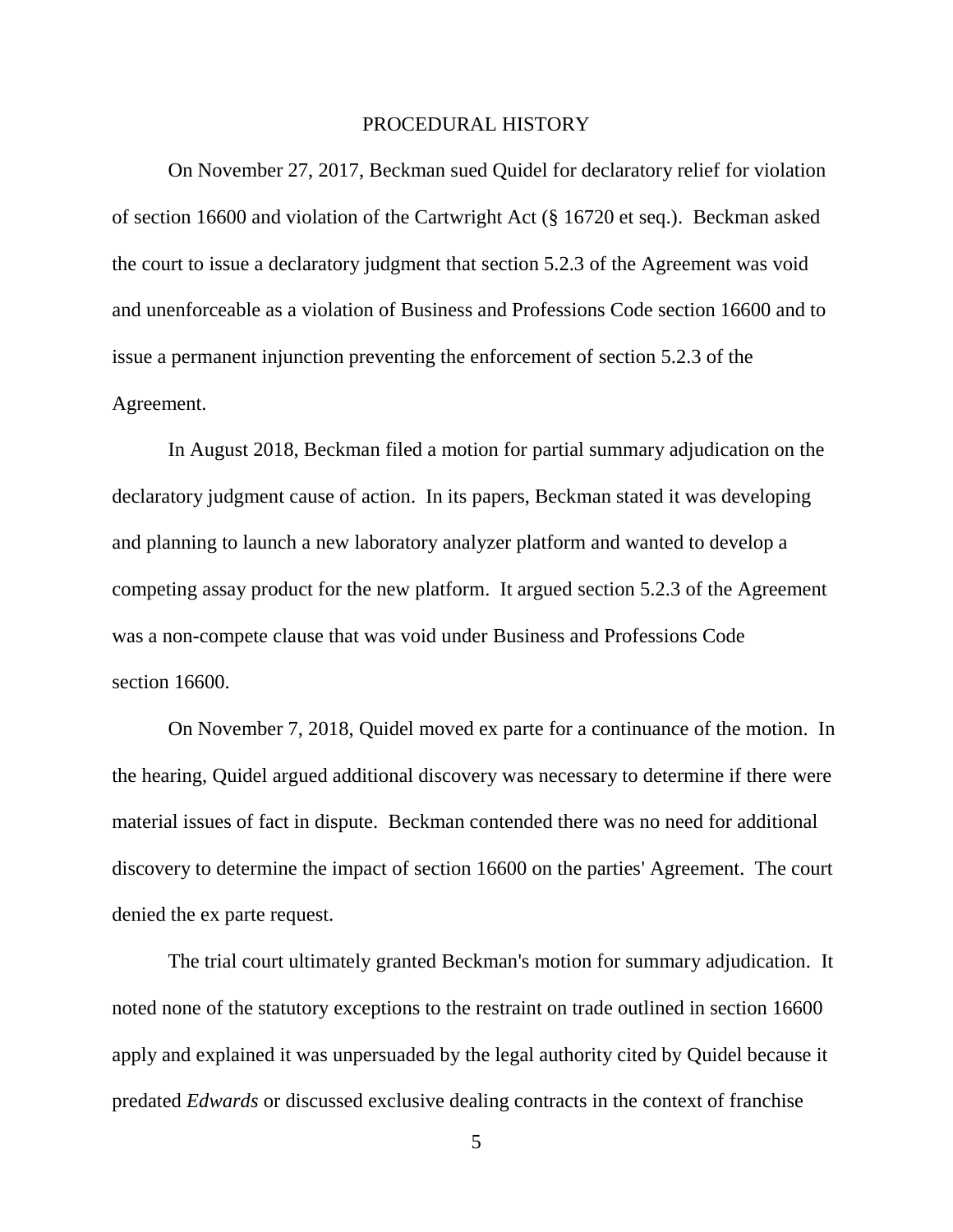relationships. Relying on *Edwards,* the trial court concluded section 16600 voids every contract that restrains anyone from " 'engaging in a lawful profession, trade, or business of any kind . . . .' [Citation.]" Accordingly, it concluded section 5.2.3 of the Agreement was void because it "restrains [Beckman] from developing, marketing, or assisting others in the development and marketing of an assay that measures or detects the presence or absence of BNP or NT-proBNP."

Quidel moved to stay the order pending final appeal or pending resolution of a writ petition seeking a stay and sought an extension of time to file a writ. The court granted the request.

On January 18, 2019, Quidel filed a petition for writ of mandate and/or prohibition and sought a stay pending a determination of the writ on its merits. Beckman filed a preliminary opposition to the petition, to which Quidel replied. We issued an order to show cause why a peremptory writ should not issue and stayed the order granting Beckman's motion for summary adjudication pending further order. We deemed the preliminary opposition filed by Beckman to be its return to the order to show cause. We now turn to the merits of the petition.

### **DISCUSSION**

# A

### *Review on Petition for Writ Appropriate*

As a preliminary matter, this case is appropriately before us as a petition for writ of mandate. Although appellate courts "seldom use extraordinary writs to review interlocutory summary adjudication orders (grants or denials)" (*Int'l Ins. Co. v. Superior*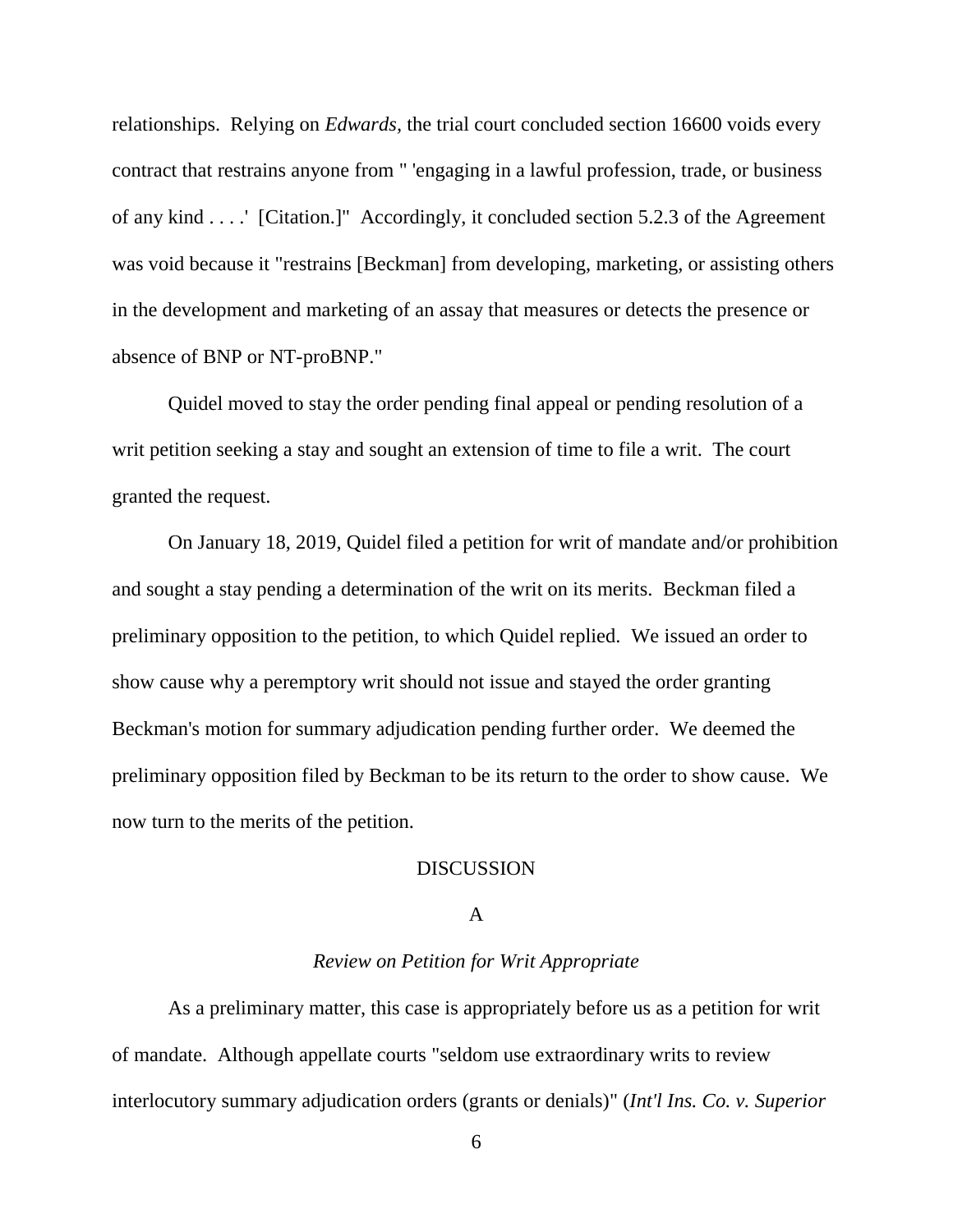*Court* (1998) 62 Cal.App.4th 784, 788), writ review of such orders is statutorily authorized (Code Civ. Proc.,  $\S$  437c, subd. (m)(1)) and may be appropriate when the petitioner raises a significant legal question of statewide interest (*City of Oakland v. Superior Court* (1996) 45 Cal.App.4th 740, 750-751) or when the order disposes of a large and important portion of the case and intervention by writ will substantially simplify future proceedings (*Fisherman's Wharf Bay Cruise Corp. v. Superior Court of San Francisco* (2003) 114 Cal.App.4th 309, 319 (*Fisherman's Wharf*); *Exxon Corp. v. Superior Court* (1997) 51 Cal.App.4th 1672, 1679-1680).

In the present case, the petitioner has raised a significant legal question of broad public interest: Does section 16600 invalidate all contractual noncompete provisions, even outside the employment context, without regard to the reasonableness of the restraint imposed or whether the terms actually advance, rather than restrain, competition? (See *California Highway Patrol v. Superior Court* (2006) 135 Cal.App.4th 488, 496; see also *City of Oakland v. Superior Court*, *supra*, 45 Cal.App.4th at pp. 750- 751.) Additionally, our review helps to substantially advance the underlying case toward final resolution because the section 16600 claim addresses the primary area of dispute between the parties. (See *Fisherman's Wharf*, *supra*, 114 Cal.App.4th at p. 319.)

### B

### *Standard of Review*

A grant of summary adjudication is appropriate if there are no triable issues of material fact and the moving party is entitled to judgment as a matter of law. (Code of Civ. Proc., § 437c, subd. (c); *Aguilar v. Atlantic Richfield Co.* (2001) 25 Cal.4th 826,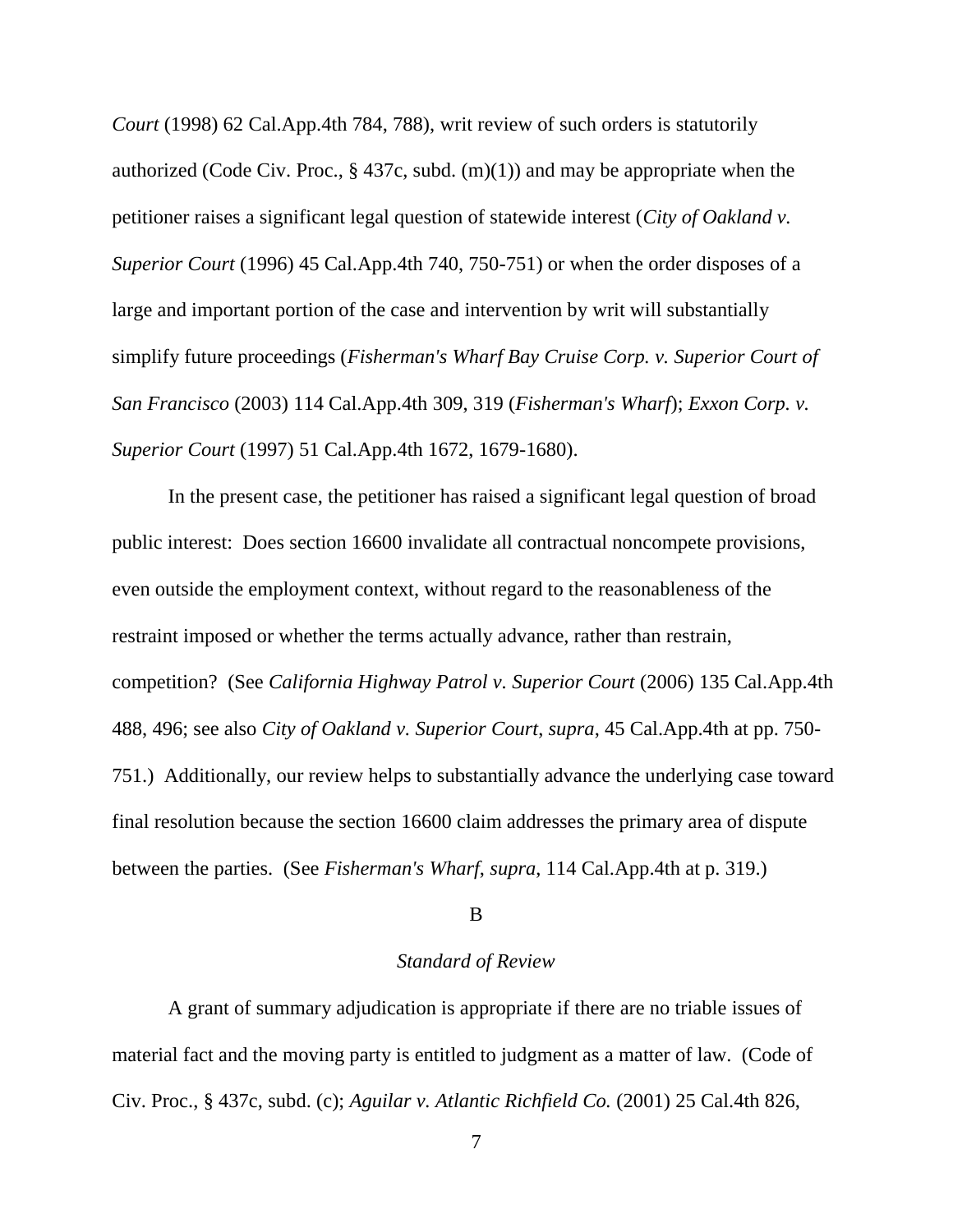843.) A plaintiff moving for summary adjudication meets its burden if it proves each element of the cause of action. (*People v. Schlimbach* (2011) 193 Cal.App.4th 1132, 1140-1141.) "[I]f a plaintiff who would bear the burden of proof by a preponderance of evidence at trial moves for summary judgment, he must present evidence that would *require* a reasonable trier of fact to find any underlying material fact more likely than not—otherwise, he would not be entitled to judgment *as a matter of law*, but would have to present his evidence to a trier of fact." (*Aguilar*, at p. 851.) If the plaintiff meets its burden, the defendant must set forth specific facts showing a triable issue of material facts exist. (Code Civ. Proc., § 437c, subd. (p)(1); *Schlimbach*, at p. 1141.)

We review a motion for summary adjudication de novo. (*Benson v. Superior Court* (2010) 185 Cal.App.4th 1179, 1184-1185.) On appeal, we independently assess the correctness of the ruling, applying the same legal standard as the trial court to determine if there are genuine issues of material fact. (*AMN Healthcare, Inc. v. Aya Healthcare Services, Inc.* (2018) 28 Cal.App.5th 923, 934 (*AMN Healthcare*); *Fisherman's Wharf*, *supra*, 114 Cal.App.4th at p. 320.) "In performing our review, we view the evidence in a light favorable to the losing party  $\dots$ , liberally construing [the] evidentiary submission while strictly scrutinizing the moving party's own showing and resolving any evidentiary doubts or ambiguities in the losing party's favor." (*Serri v. Santa Clara University* (2014) 226 Cal.App.4th 830, 859.)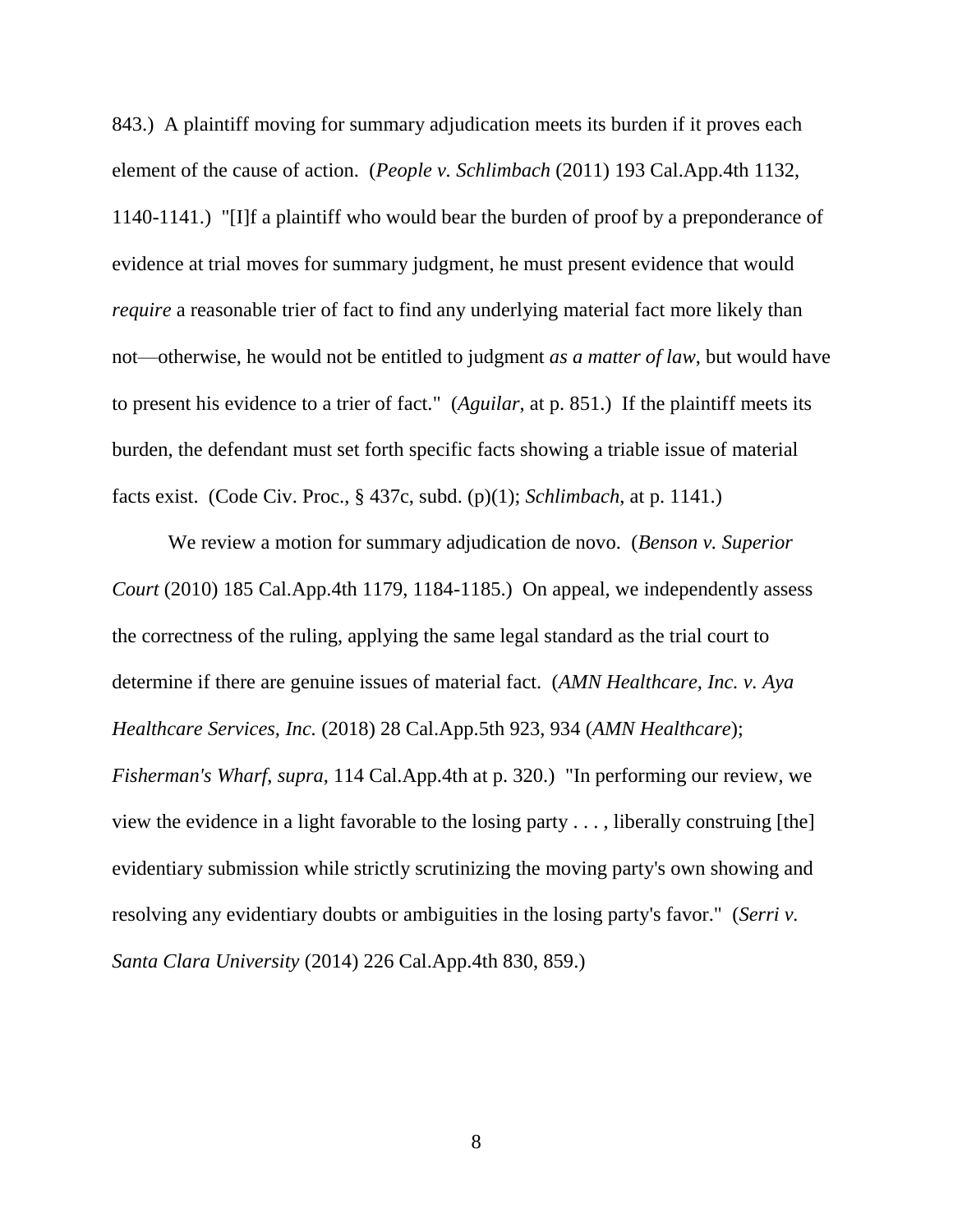### *Section 16600*

 $\mathcal{C}$ 

At the heart of this dispute is the interpretation of section 16600, which provides, subject to three statutory exceptions, that "every contract by which anyone is restrained from engaging in a lawful profession, trade, or business of any kind is to that extent void." Quidel argues that in the context of an exclusive dealing business arrangement between two corporate entities, a court should consider whether an in-term noncompetition provision promotes competition or restrains it, taking into consideration a multi-factor test that contemplates the purposes, effects, or reasonableness of the provision's restraint. Beckman urges the court to deny the writ on its merits and to uphold the superior court's extension of the Supreme Court's holding in *Edwards*: "Noncompetition agreements are invalid under section 16600 in California, even if narrowly drawn, unless they fall within the applicable statutory exceptions of sections 16601, 16602, or 166025."3 (*Edwards*, *supra*, 44 Cal.4th at p. 955.)

1. Covenants Not to Compete in the Employment Context

Quidel distinguishes the holding in *Edwards* in two ways. First, it argues the holding should not be extended beyond the employment context it decided. Second, it notes *Edwards* addressed postterm covenants not to compete, and Quidel argues in-term covenants should be treated differently.

 $\overline{a}$ 

<sup>3</sup> The parties agree none of the exceptions apply here.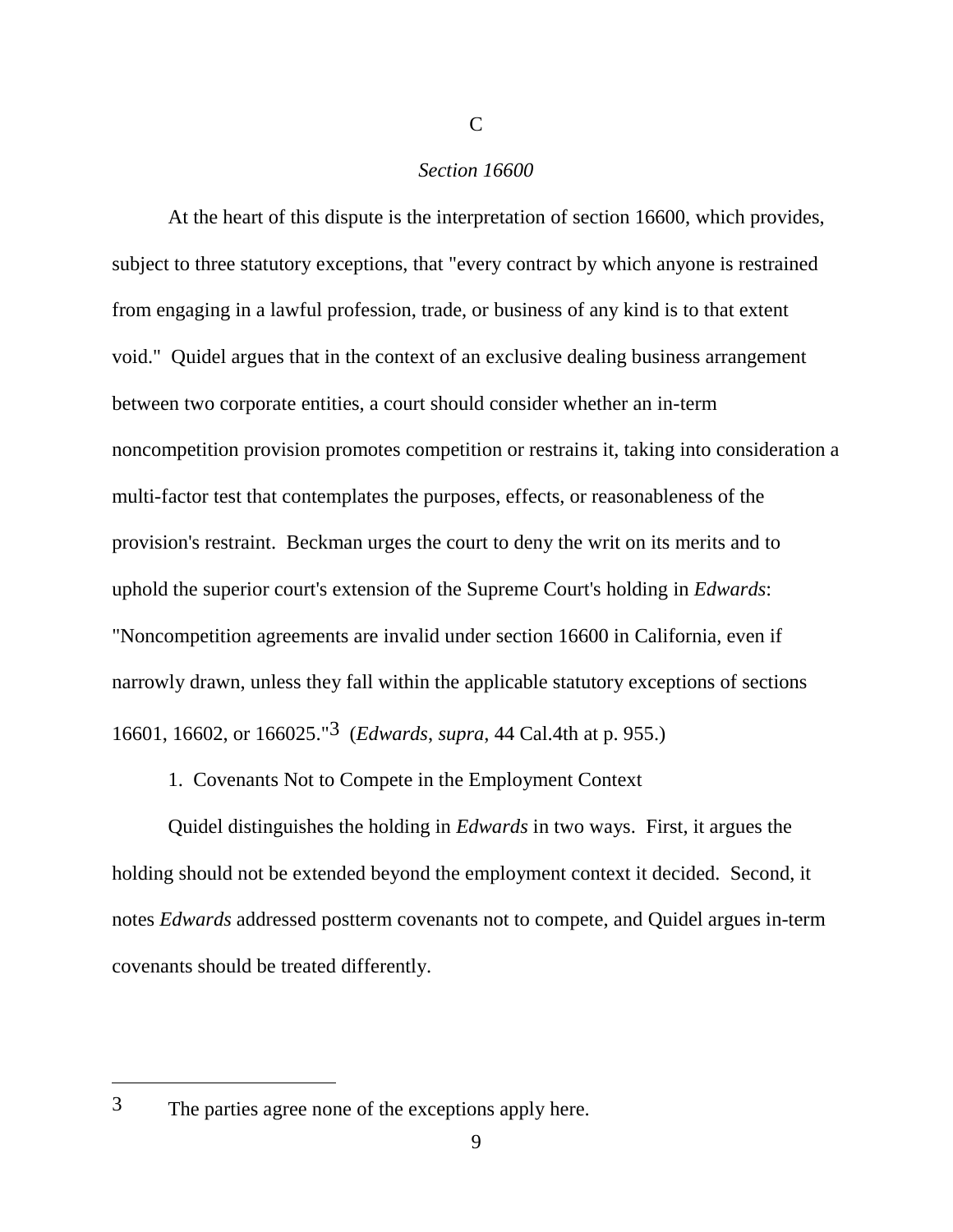In *Edwards*, the plaintiff signed an agreement with Arthur Andersen that prohibited him from working for or soliciting any of Arthur Andersen's clients for a period of time following his termination of employment. (*Edwards*, *supra*, 44 Cal.4th at p. 942.) When Arthur Andersen was purchased by HSBC, HSBC offered to employ Edwards, but it required him to sign a termination of noncompete agreement that, among other things, indicated he was voluntarily resigning from Arthur Andersen and released Arthur Andersen from any and all claims. (*Id.* at p. 943.) In exchange, Arthur Andersen would release Edwards from the noncompetition agreement. (*Ibid.*) Edwards argued the initial noncompetition agreement was illegal under section 16600, so Arthur Andersen's offer to release him from its terms could not serve as consideration for Edwards's agreement to release Arthur Andersen from all legal claims. (*Edwards*, at pp. 944-945.)

The Supreme Court agreed with Edwards. It explained: "[S]ection 16600 evinces a settled legislative policy in favor of open competition and employee mobility"; it noted people have the right to pursue lawful employment and to engage in businesses and occupations of their choice. (*Edwards*, *supra*, 44 Cal.4th at p. 946.) Accordingly, it concluded the noncompete provision was prohibited by section 16600 and void as a matter of law. (*Edwards*, at p. 946*.*) In so doing, it held that noncompete agreements in employment contracts are per se invalid in California as an unlawful restraint on trade.

However, " '[i]t is axiomatic that language in a judicial opinion is to be understood in accordance with the facts and issues before the court. An opinion is not authority for propositions not considered.' " (*Kinsman v. Unocal Corp.* (2005) 37 Cal.4th 659, 680, quoting *Chevron U.S.A., Inc. v. Workers' Comp. Appeals Bd.* (1999) 19 Cal.4th 1182,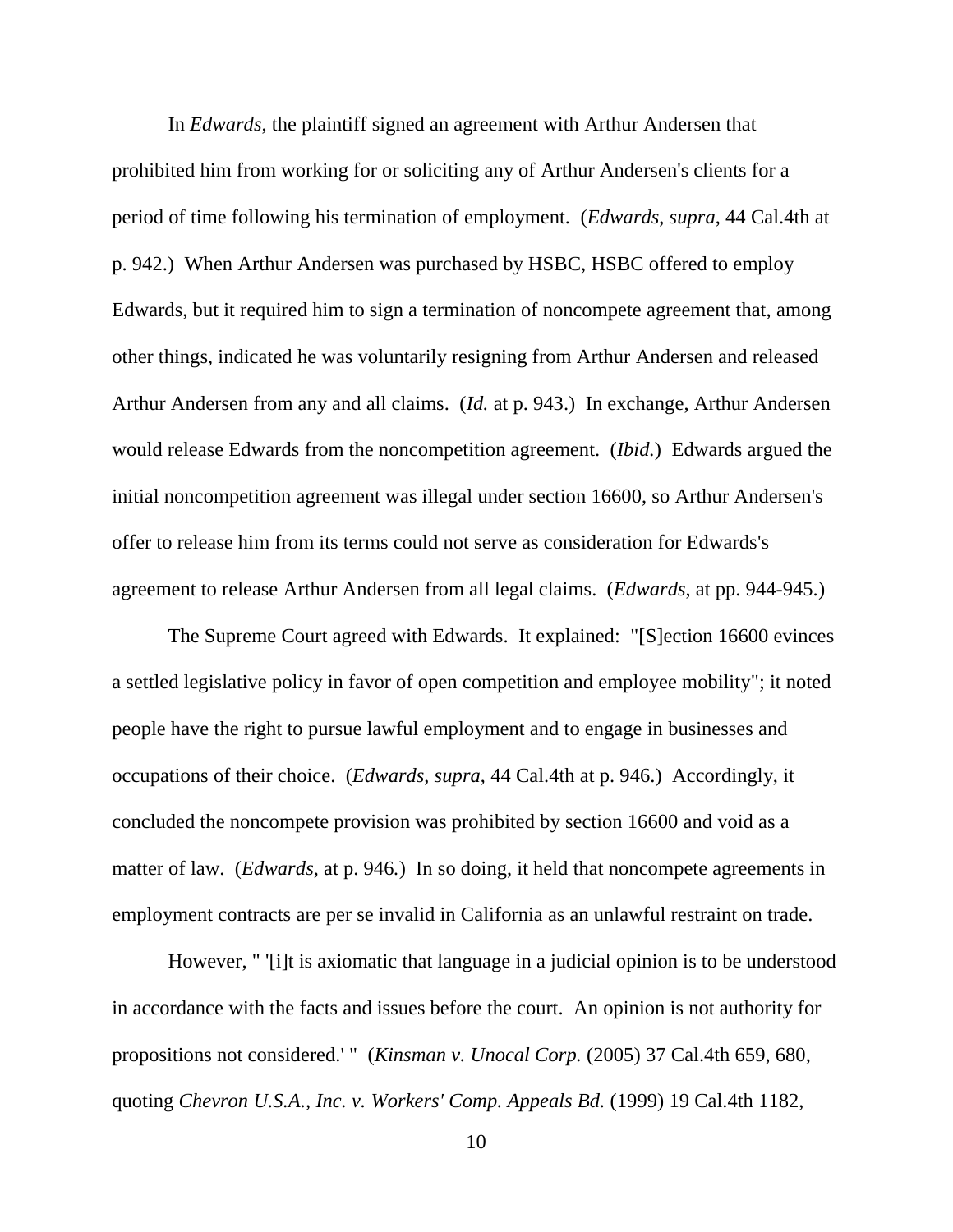1195.) The Supreme Court defined the relevant issue as whether "Business and Professions Code section 16600 prohibit[s] *employee* noncompetition agreements," (*Edwards*, *supra*, 44 Cal.4th at pp. 941-942*,* italics added), and concluded "section 16600 prohibits *employee* noncompetition agreements unless the agreement falls within a statutory exception" (*Id.*, at p. 942*.*, italics added). Thus, the per se ban on noncompetition clauses outlined in *Edwards* is limited to employment agreements.

The strict application of section 16600 in the employment context is supported by the policy: "California courts have consistently declared this provision an expression of public policy to ensure that every citizen shall retain the right to pursue any lawful employment and enterprise of their choice." (*Metro Traffic Control, Inc. v. Shadow Traffic Network* (1994) 22 Cal.App.4th 853, 859.) This is because "[t]he interests of the employee in his own mobility and betterment are deemed paramount to the competitive business interests of the employers, where neither the employee nor his new employer has committed any illegal act accompanying the employment change." (*Diodes, Inc. v. Franzen* (1968) 260 Cal.App.2d 244, 255.)

Beckman contends a panel of this court, in *AMN Healthcare*, concluded the rule outlined in *Edwards* applies "notwithstanding the different factual context or the existence of prior inconsistent authority." We disagree. *AMN Healthcare* addressed solicitation of individual employees by a competitor. (*AMN Healthcare*, *supra*, 28 Cal.App.5th at pp. 928-931.) The conclusion that the noncompete and nonsolicitation clause was invalid focused on the interests of the employees in the context of their employment agreements, and the challenged portion of the employment contract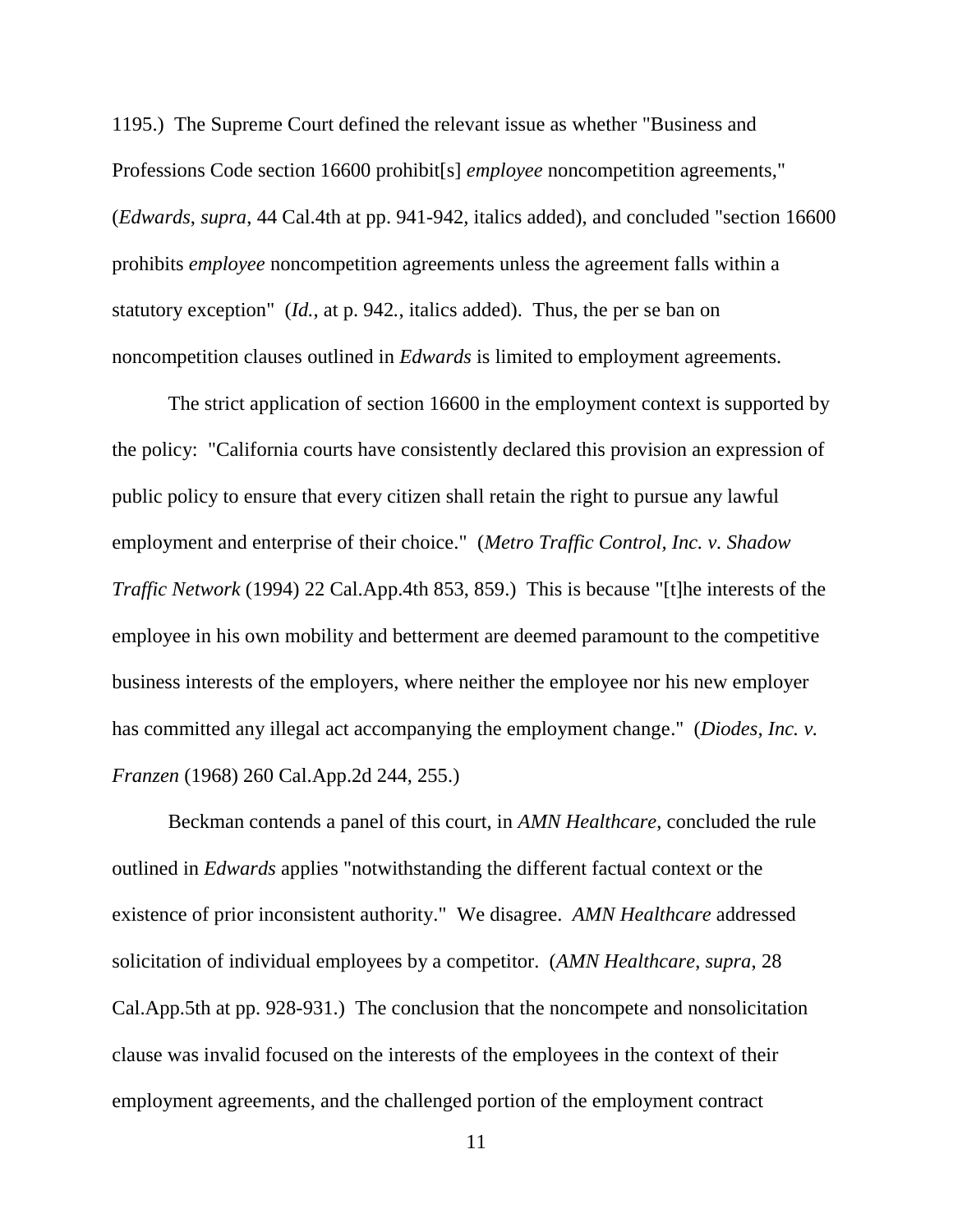"restrained individual defendants from practicing . . . their chosen profession—recruiting travel nurses . . . ." (*Id.* at p. 936.)

Unlike noncompete clauses that attempt to dilute or eliminate employee mobility, an interest California courts have found to be a cherished commercial right (*Morlife, Inc. v. Perry* (1997) 56 Cal.App.4th 1514), which is paramount to a business's competitive interest (*Reeves v. Hanlon* (2004) 33 Cal.4th 1140, 1151), the clause at issue in the matter before us presents a different context, challenging a provision in an exclusive dealing agreement between two sophisticated biotechnology companies. Here, no individual person's ability to seek employment is impacted by the challenged portion of the Agreement. Simply put, this matter falls outside the confines of *Edwards* because it does not address an individual's ability to engage in a profession, trade, or business.

2. Covenants Not to Compete Outside the Employment Context

Although no published case law since *Edwards* has addressed the applicability of the presumptive rule announced therein outside the employment context, noncompetition clauses have been deemed valid outside the employment arena in case law predating *Edwards*. In *Great Western Distillery Products, Inc. v. John A. Wathen Distillery Co.*  (1937) 10 Cal.2d 442 (*Great Western*), the parties entered a requirements contract in which one party would purchase all the whiskey it required for sale in California from the other, and in exchange the other party would not sell whiskey in California, other than to an identified customer. (*Id.* at pp. 444-446.) The Supreme Court reviewed the cases interpreting former Civil Code section 1673, the predecessor statute to Business and Professions Code section 16600, and noted, "[t]he decisions in this state have recognized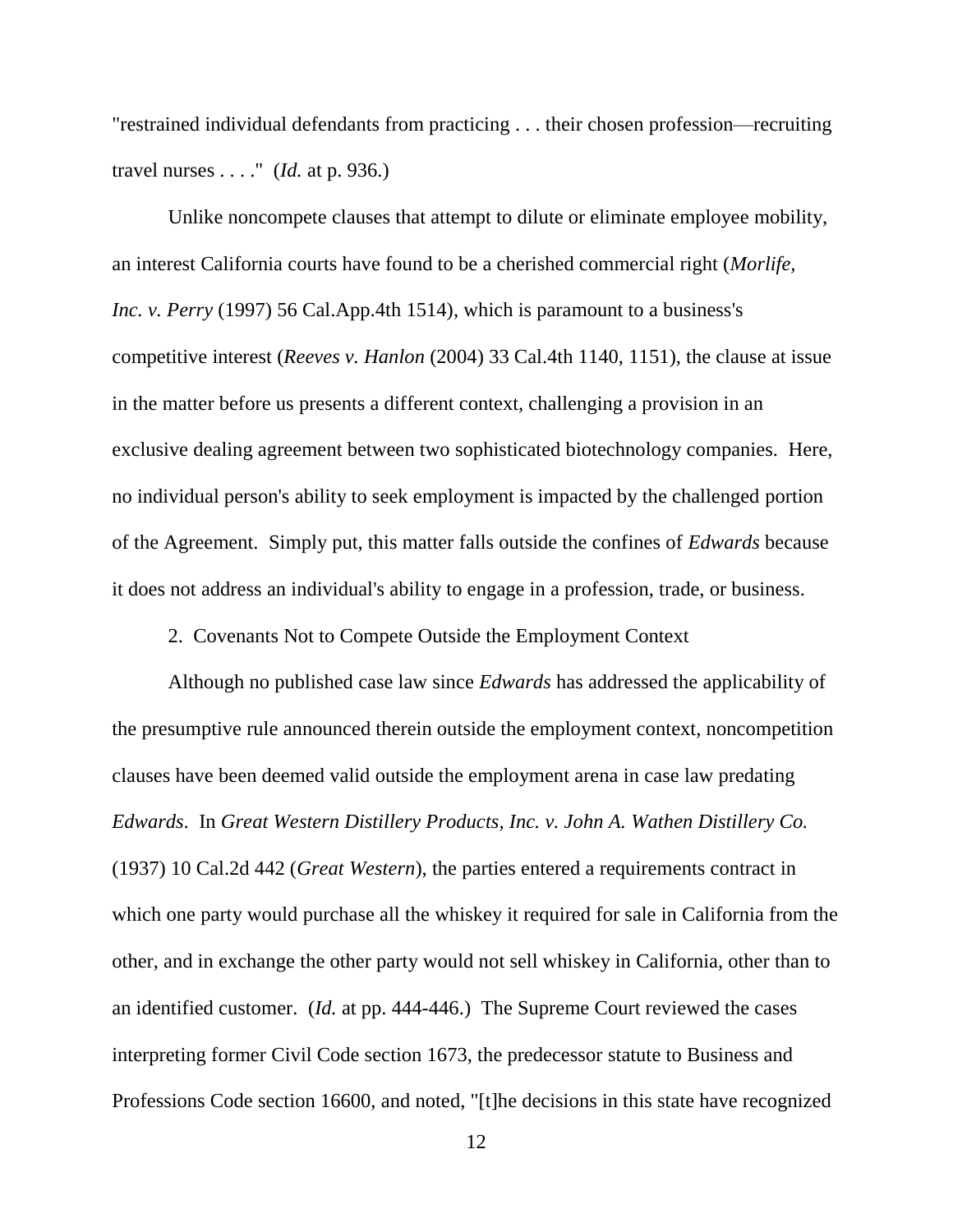and applied the distinction made by authority elsewhere that if the public welfare be not involved and the restraint upon one party be not greater than protection to the other requires, the contract will be sustained although it in some degree may be said to restrain trade." (*Great Western*, at pp. 448-449.)

The Supreme Court determined the purpose of the contract in *Great Western* was to promote business, and it concluded any incidental or indirect restrictions did not bring the contract within the statute. (*Great Western*, *supra*, 10 Cal.2d at p. 446.) It explained the contract was "an attempt by the parties to create a market, within a small designated territory, for the warehouse receipts of bourbon whiskey of one firm to investors in that type of security. Such a limited restriction does not appear to affect the public interests and is obviously designed only to protect the respective parties in dealing with each other. Furthermore, it does not appear that it was the intent of the parties to control by monopoly the market price of the securities or in any manner to interfere with the normal fluctuations resulting from the law of supply and demand." (*Id.* at pp. 449-450.)

Following *Great Western*, courts applied a test of reasonability, contemplating whether the arrangement promoted competition. For example, in *Keating v. Preston*  (1940) 42 Cal.App.2d 110 (*Keating*), the Court of Appeal upheld a provision that barred a lessor from leasing space to competing businesses, commenting the then-modern trend was to evaluate "contracts between individuals intended to promote rather than to restrict a particular business, '[i]n the light of reason and common sense' so as to uphold reasonable limited restrictions." (*Id.* at p. 123, quoting *Great Western*, *supra*, 10 Cal.2d at p. 446.) Similarly, in *Centeno v. Roseville Community Hospital* (1979) 107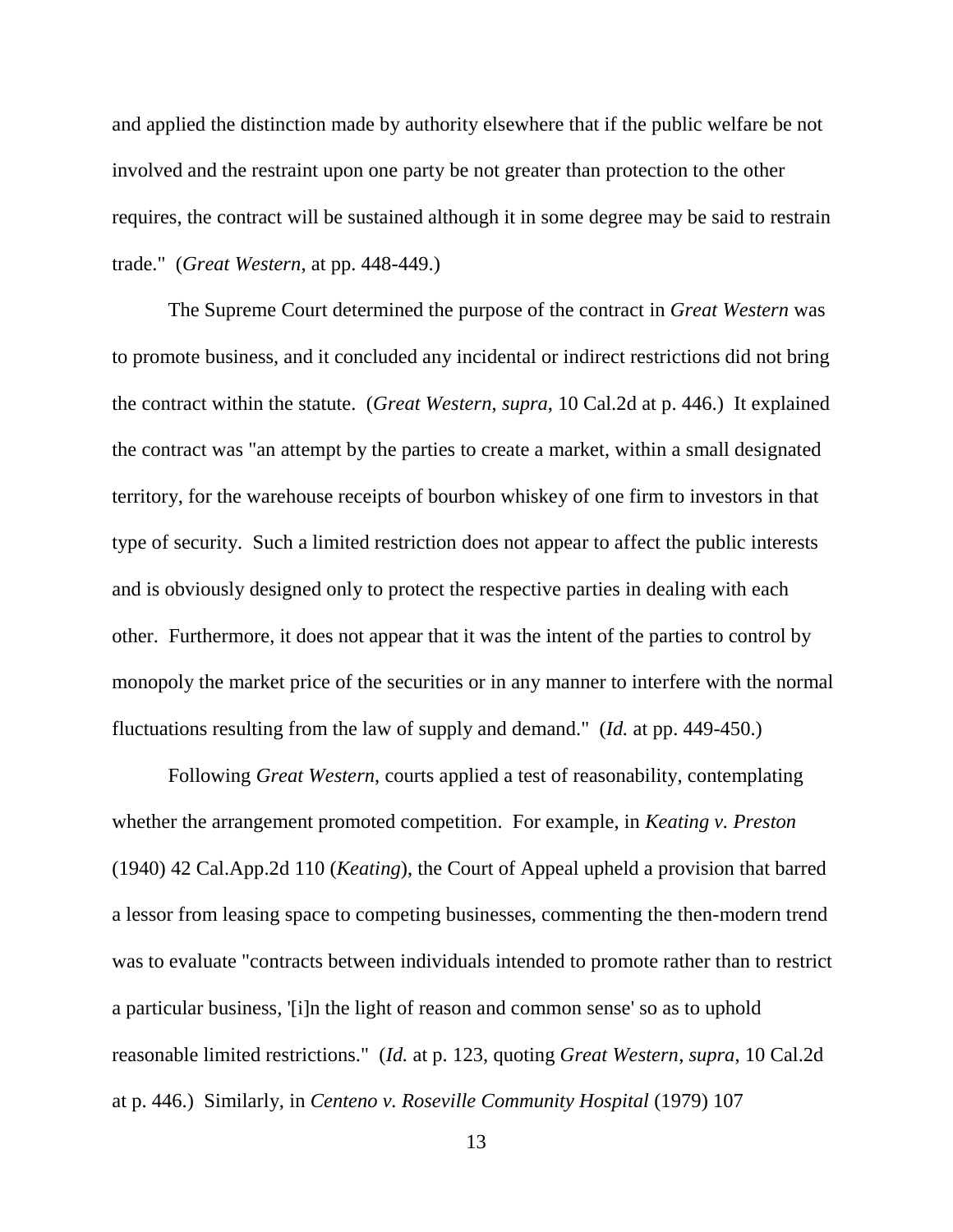Cal.App.3d 62, the Court of Appeal concluded a hospital's exclusive arrangement with a radiology medical group to run the radiology department at the hospital was valid under section 16600. (*Centeno*, at pp. 66, 71-72.) In that case, when a partner in the contracted medical group left that partnership, the hospital refused him access to the radiology facilities. (*Ibid.*) He argued the hospital's contract with the medical group was a restraint on his trade. (*Ibid.*) Discussing other cases in which hospitals maintained a "closed staff," the court explained the agreements were examined "in view of the ends sought to be accomplished," and noted those decisions indicated "the antitrust laws prohibit only those contracts which unreasonably restrain competition." (*Id.* at pp. 71-72.) In a footnote, the court also explained: "Only through application of a balancing test are the California decisions consistent. Exclusive sales or marketing agreements are not per se against public policy if no significant impairment of free market activity obtains from the agreement. [Citations.]" (*Id.* at p. 69, fn. 2.)

While California courts have followed a rule of reason outside the employment context, they have also concluded, without discussion, that agreements to develop monopolies are unlawful. For example, in *Vulcan Powder Co. v. Hercules Powder Co.*  (1892) 96 Cal. 510 (*Vulcan Powder*), the court concluded the agreement at issue violated former Civil Code section 1673's prohibition of restraint on trade. (*Vulcan Powder*, at p. 515.) There, four dynamite powder companies agreed to sell their products at a price fixed by a committee of their representatives, limit the territories where the companies could sell their product, and pay to the other companies any profit they earned in excess of the sales over a fixed portion of the total sales. (*Id.* at pp. 513-514.) The agreement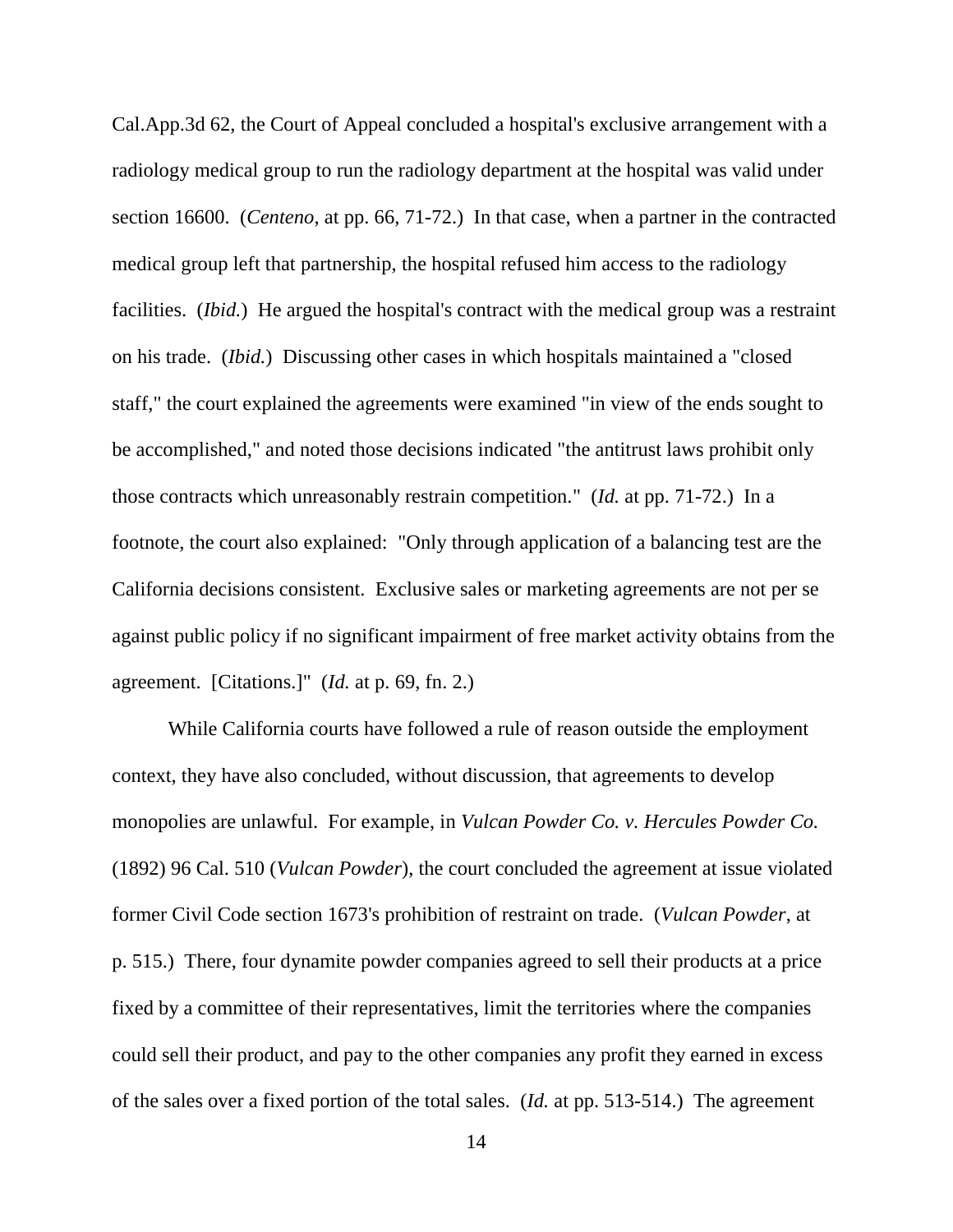developed a monopoly designed to control the price of a commodity, based on a patent held by some of the parties. (See *Standard Oil Co. v. United States* (1931) 283 U.S. 163, 174-175 [describing relationship as a monopoly]; see also *Meyers v. Merillion* (1897) 118 Cal. 352, 355-356 [same].) The court did not need to discuss the reasonableness of the restraint on trade because the "tendency to create a monopoly . . . was the objectionable feature of the agreement[] declared invalid." (*Grogan v. Chaffee* (1909) 156 Cal. 611, 614.)

Thus, as long as a noncompetition provision does not negatively affect the public interests, is designed to protect the parties in their dealings, and does not attempt to establish a monopoly, it may be reasonable and valid. (See *Great Western*, *supra*, 10 Cal.2d at pp. 449-450; see also *Vulcan Powder*, *supra*, 96 Cal. at p. 516; see also *Associated Oil Co. v. Myers* (1933) 217 Cal. 297, 304 (*Associated Oil*).)

### 3. In-Term Covenants Not to Compete

Quidel separately contends *Edwards* is distinguishable from the case at hand because it evaluated a postterm covenant not to compete, while in-term noncompetition clauses have been held valid. To support its position, Quidel cites *Dayton Time Lock Service, Inc. v. Silent Watchman Corp.* (1975) 52 Cal.App.3d 1 (*Dayton Time Lock*). The agreement there contained a noncompete provision that prohibited the franchisee from competing with the franchisor for the duration of the contract and for ten years thereafter. (*Id.* at p. 5.) The court held anticompetition limitations in place during the term of the franchisor-franchisee contract were valid, but the postterm limitations were not. (*Id.* at p. 6.) It explained that "[e]xclusive-dealing contracts are not necessarily invalid," and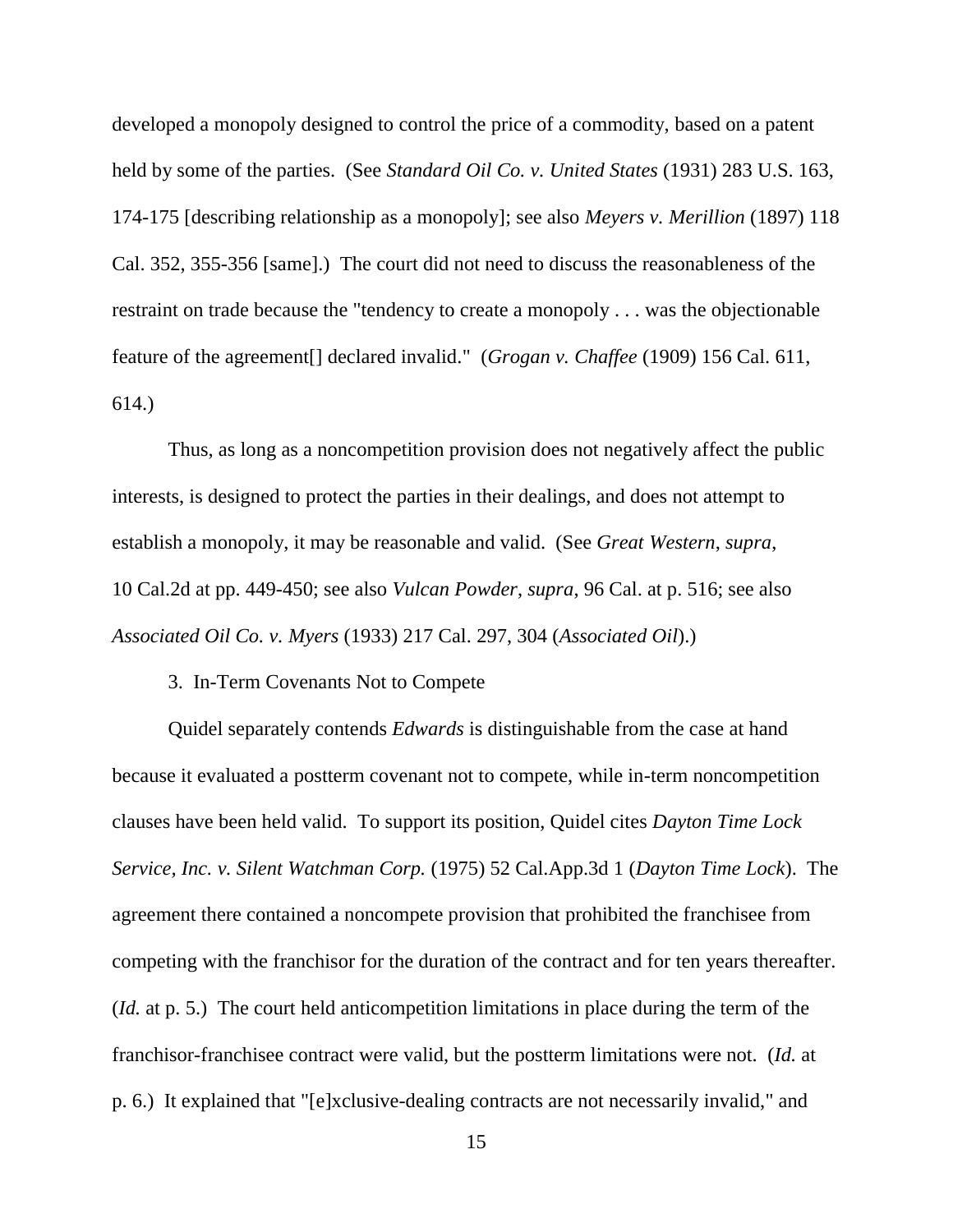that "[a] determination of illegality requires knowledge and analysis of the line of commerce, the market area, and the affected share of the relevant market." (*Id.* at pp. 6- 7.) Because the plaintiff had not developed material evidence on those issues, the court could not determine as a matter of law that the challenged provision was invalid. (*Id.* at p. 7.)

Beckman contends *Dayton Time Lock* is inapplicable, and it cites *Kelton v. Stravinski* (2006) 138 Cal.App.4th 941, 947-948 (*Kelton*) to support its contention that in-term covenants not to compete are invalid. In *Kelton,* the parties entered a partnership to develop warehouses, but it required the parties to identify the specific projects that fell within the partnership and permitted the parties to participate in other warehouse development activities outside their arrangement. (*Id.* at p. 944.) They separately executed a covenant not to compete, one party agreeing to abstain from operating a warehouse and the other abstaining from designing or building any warehouses. (*Id.* at p. 945.) Kelton eventually sued Stravinski claiming an interest in a variety of projects under the terms of the covenant not to compete. (*Id.* at p. 945.) The court concluded the covenant not to compete contravened the public policy of open competition in violation of section 16600. (*Kelton*, at pp. 946-947.)

Although *Kelton* distinguished its facts from those in *Dayton Time Lock* because *Dayton Time Lock* regarded a franchise agreement instead of an equal partnership, the Ninth Circuit noted that "*Dayton Time Lock* and *Kelton* make evident that under [section] 16600 an in-term covenant not to compete in a franchise-like agreement will be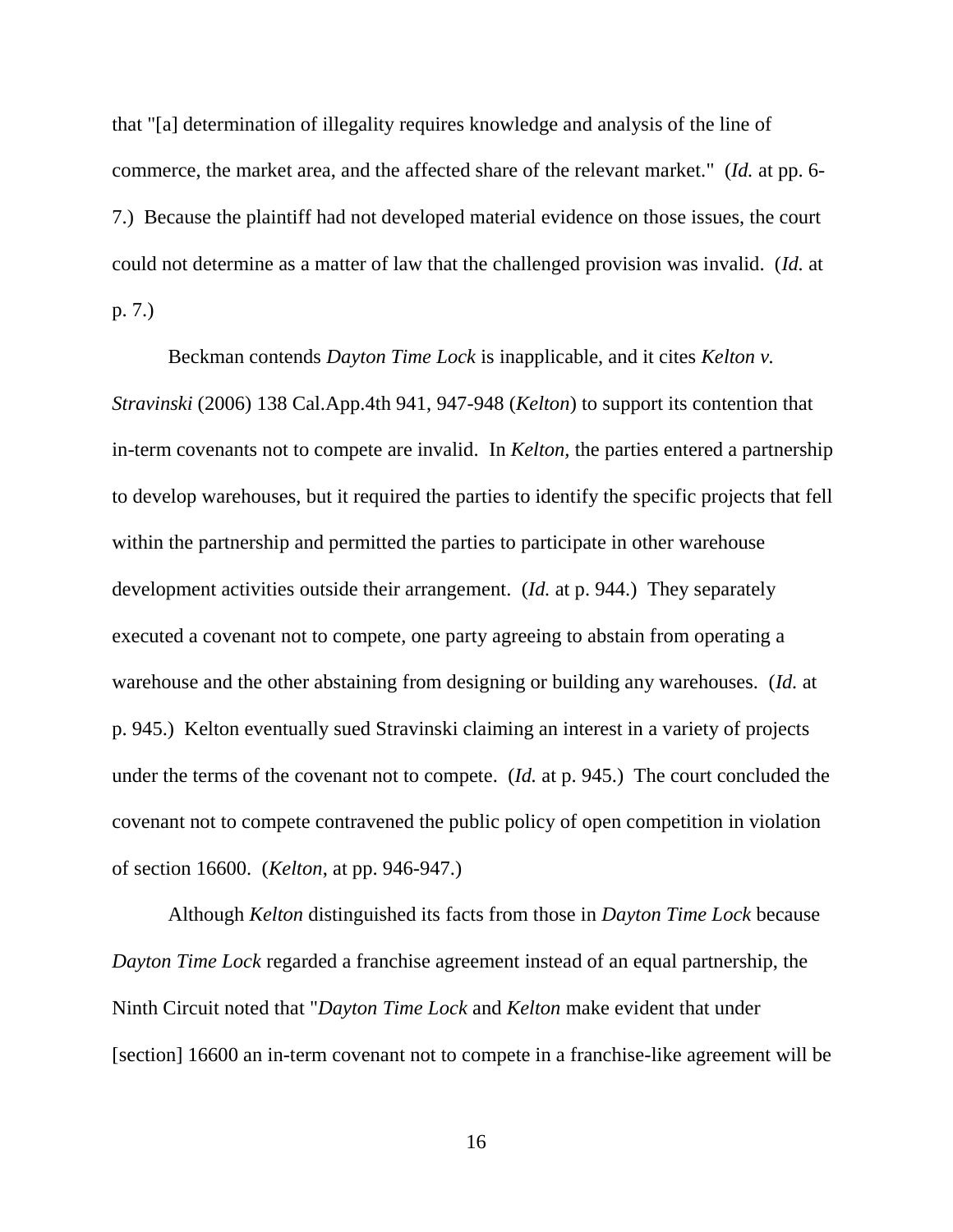void if it 'foreclose[s] competition in a substantial share' of business trade or market."4 (*Comedy Club, Inc. v. Improv West Associates* (9th Cir. 2009) 553 F.3d 1277, 1292, quoting *Dayton Time Lock*, *supra*, 52 Cal.App.3d at p. 6.) Thus, in-term covenants not to compete in exclusive dealing agreements are not per se invalid.

4. Comparing Section 16600 to the Cartwright Act

Finally, Beckman argues section 16600 cannot require evaluation of the reasonableness of the terms of a noncompetition provision because such an approach would make the Cartwright Act, which already requires a similar evaluation, superfluous. Beckman explains that under a test of reasonableness, a litigant deciding whether to allege a violation of section 16600 would have the burden of proving the unreasonableness of the restraint on trade, but would recover only declaratory relief, while a litigant alleging a violation of the Cartwright Act would carry the same burden, but success could be rewarded with treble damages in addition to a declaration of invalidity. Thus, there would be "no reason to ever invoke section 16600 to challenge an 'in-term' business restraint." We disagree.

First, the statutes can apply to different courses of action. While section 16600 prohibits restraints of "lawful profession, trade, or business of any kind," the Cartwright

 $\overline{a}$ 

<sup>4</sup> Beckman contends franchise agreements are different from other exclusive dealing contracts because they are heavily regulated and necessarily contain exclusivity provisions to protect the franchisor's intellectual property due to the franchisee's substantial association with the franchisor's trademark or other mark. (See *Kelton*, *supra*, 138 Cal.App.4th at pp. 947-948.) We decline to draw any conclusion as to the appropriateness of comparing a franchise agreement to other types of exclusive dealing arrangements, as the comparison is not necessary to reach our conclusion here.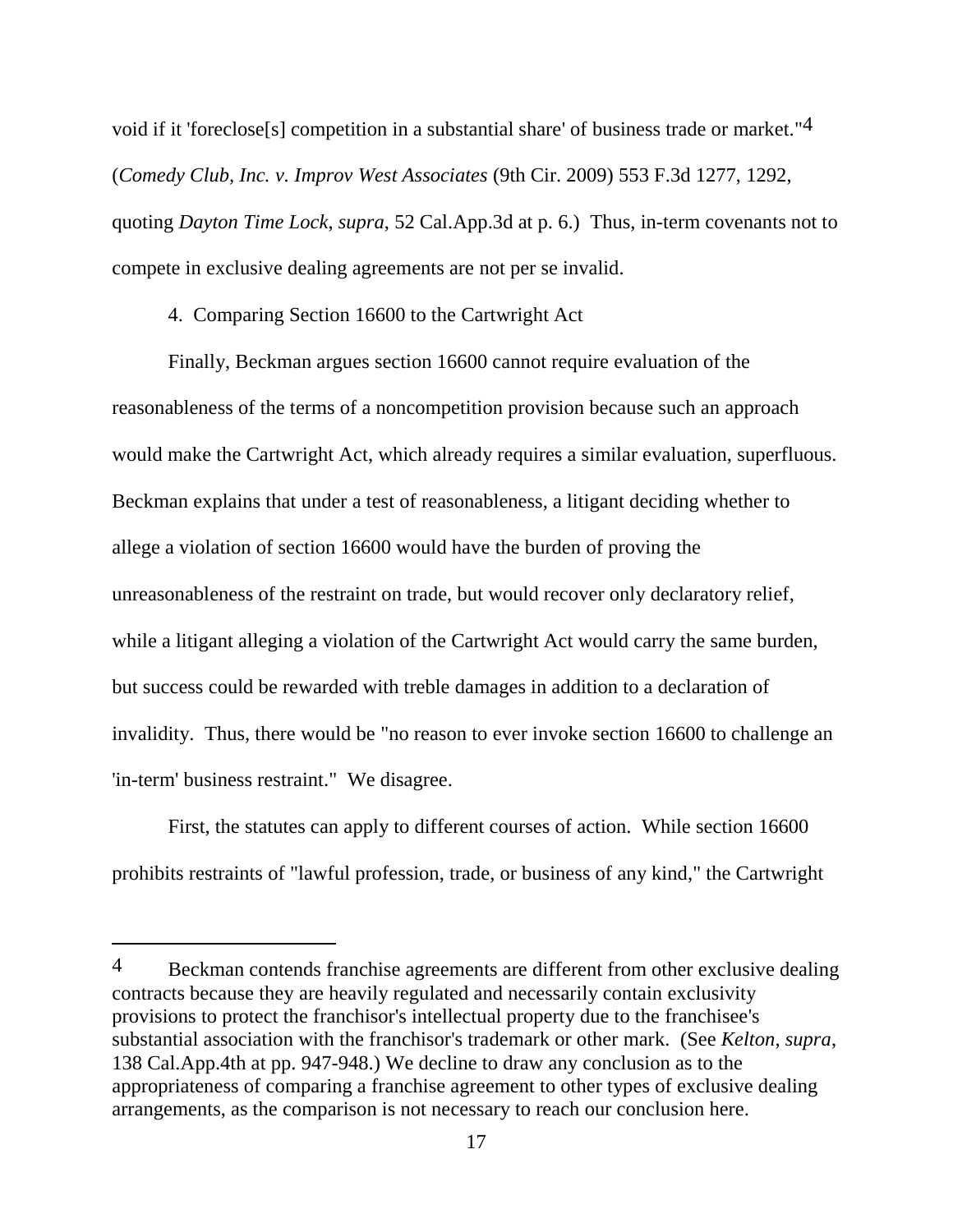Act also prohibits trusts, a "combination of capital, skill or acts by two or more persons" for any of a number of enumerated purposes.<sup>5</sup> (§ 16720.) Second, even though a similar standard applies to agreements outside the employment context, the post-*Edwards*  application of section 16600 as a per se ban on covenants not to compete identifies a different standard for employment agreements. Applying a similar standard in some

<sup>5</sup> Section 16720 provides: "A trust is a combination of capital, skill or acts by two or more persons for any of the following purposes: [¶] (a) [t]o create or carry out restrictions in trade or commerce[;] [¶] (b) [t]o limit or reduce the production, or increase the price of merchandise or of any commodity[;] [¶] (c) [t]o prevent competition in manufacturing, making, transportation, sale or purchase of merchandise, produce or any commodity[;] [¶] (d) [t]o fix at any standard or figure, whereby its price to the public or consumer shall be in any manner controlled or established, any article or commodity of merchandise, produce or commerce intended for sale, barter, use or consumption in this State[;] [¶] (e) [t]o make or enter into or execute or carry out any contracts, obligations or agreements of any kind or description, by which they do all or any or any combination of any of the following: [¶] (1) [b]ind themselves not to sell, dispose of or transport any article or any commodity or any article of trade, use, merchandise, commerce or consumption below a common standard figure, or fixed value[;] [¶] (2) [a]gree in any manner to keep the price of such article, commodity or transportation at a fixed or graduated figure[;] [¶] (3) [e]stablish or settle the price of any article, commodity or transportation between them or themselves and others, so as directly or indirectly to preclude a free and unrestricted competition among themselves, or any purchasers or consumers in the sale or transportation of any such article or commodity[;] [¶] (4) [a]gree to pool, combine or directly or indirectly unite any interests that they may have connected with the sale or transportation of any such article or commodity, that its price might in any manner be affected."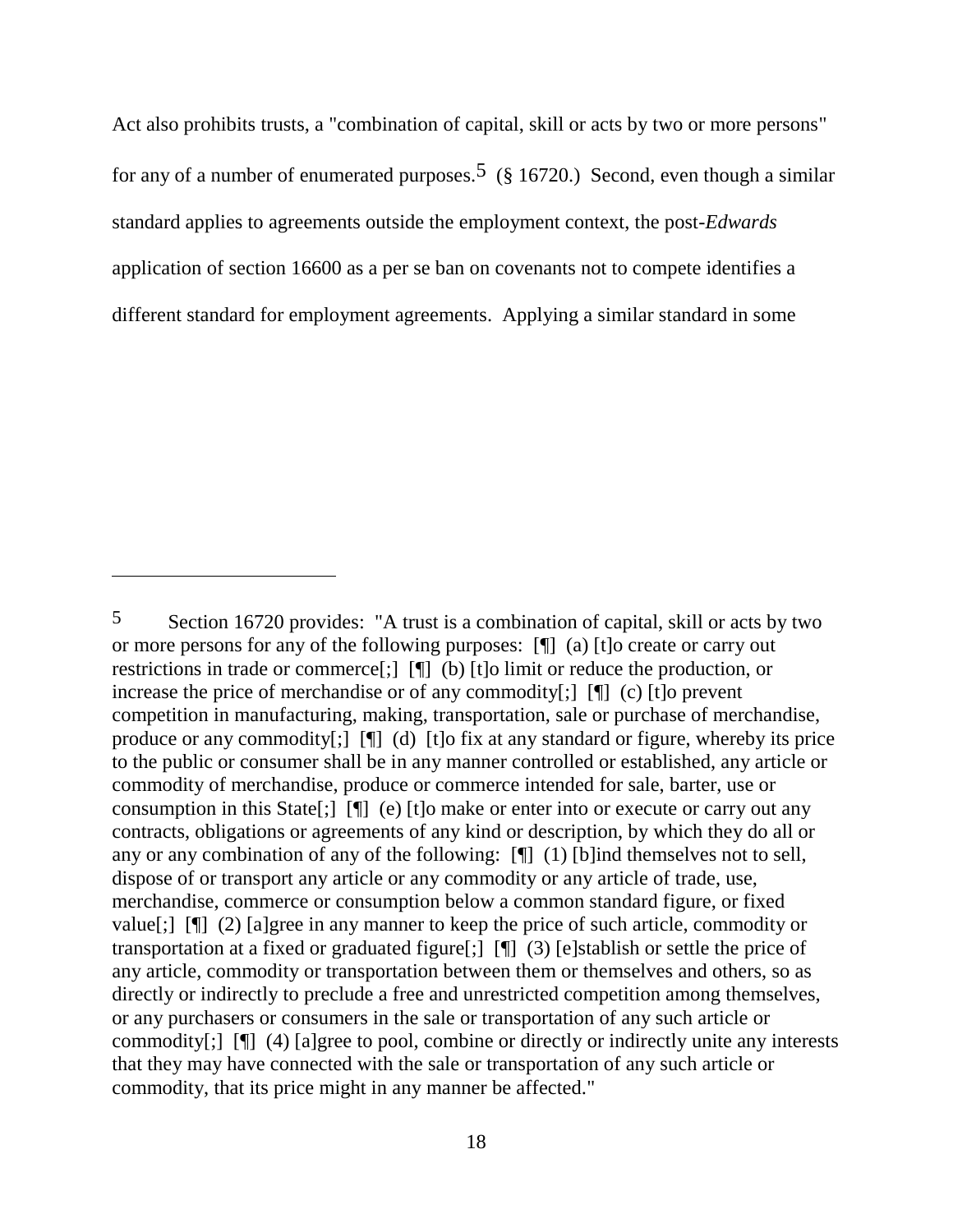contexts under both laws while providing additional bases for action means the statutes are not redundant.6

D

### *Application of Section 16600 to the Agreement*

To prevail on its motion for summary adjudication, Beckman must demonstrate there are no triable issues of material fact that section 5.2.3 of the Agreement (1) tends to restrain trade more than promote it (*Great Western*, *supra*, 10 Cal.2d at p. 446; *Martikian v. Hong* (1985) 164 Cal.App.3d 1130, 1133; *Keating*, *supra*, 42 Cal.App.2d at p. 123); (2) is not necessary "to protect the respective parties in dealing with each other" (*Great Western*, at pp. 449-450; *Associated Oil*, *supra*, 217 Cal. at p. 306; *Martikian*, at p. 1133); or (3) forecloses a substantial share of the line of commerce. (*Kelton*, *supra*, 138 Cal.App.4th at pp. 947-948.)

There is no dispute that section 5.2.3 of the Agreement limits Beckman's ability to develop a competing assay to diagnose cardiac disease. Section 5.2.3 prohibits Beckman from researching or developing an assay that detects the presence or absence of the BNP or NT-proBNP proteins or markers. Quidel maintains that the BNP and NT-proBNP

 $\overline{a}$ 

<sup>6</sup> Civil Code section 1673, the predecessor statute to Business and Professions Code section 16600, was enacted in 1872. (*Cianci v. Superior Court* (1985) 40 Cal.3d 903, 922.) The Cartwright Act was enacted in 1907. (*Ibid.*) Section 16600 and the Cartwright Act were placed in the Business and Professions Code as part of a statutory consolidation in 1941. (*Cianci*, at p. 922.) Business and Professions Code section 16700, which opens the chapter containing the Cartwright Act, states: "The provisions of this chapter are cumulative of each other and of any other provision of law relating to the same subject in effect May 22, 1907."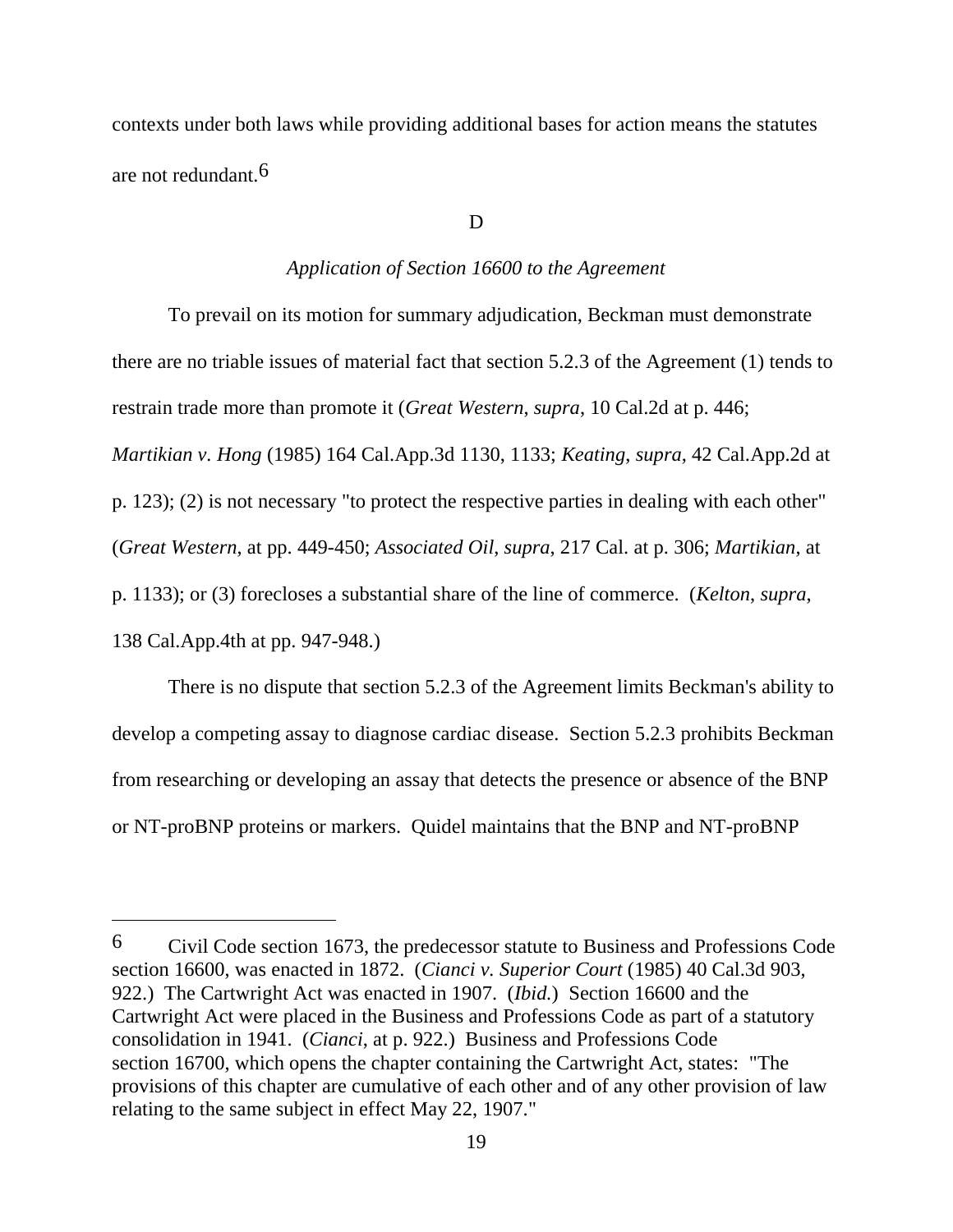assays are interchangeable and that Beckman can research and develop the presence or absence of other biomarkers, like ST2 or Galectin 3, suggesting the restraint is reasonably narrow. However, whether these limitations tend to restrain trade more than promote it remains unclear and requires a factual analysis.

Additionally, whether section 5.2.3 of the Agreement is necessary to protect the parties in their dealings similarly requires a factual analysis, and the record on this issue is incomplete. Quidel argues that because the NT-proBNP assay is a direct substitute for the BNP assay, the prohibition on researching and developing an NT-proBNP assay until two years before the Agreement's conclusion is necessary to protect Quidel's interests in dealing with Beckman. However, whether prohibiting development of NT-proBNP assay is necessary to protect parties in their dealings is disputed. Beckman opted not to present evidence regarding the purpose or effect of the Agreement, instead contending such facts and evidence were immaterial to the dispute regarding application of section 16600. Finally, whether the Agreement forecloses a substantial share of the line of commerce has likewise not been factually developed.

In the November 7, 2018 hearing, Beckman's attorneys repeatedly conceded that the purpose of their motion for summary adjudication was to avoid engaging in detailed discovery on anti-trust issues, stating that if "full-blown anti-trust analysis" was required, the motion should be denied. Because we have concluded that the rule announced in *Edwards* does not extend beyond the employment context, we conclude such factual development is relevant and necessary here.